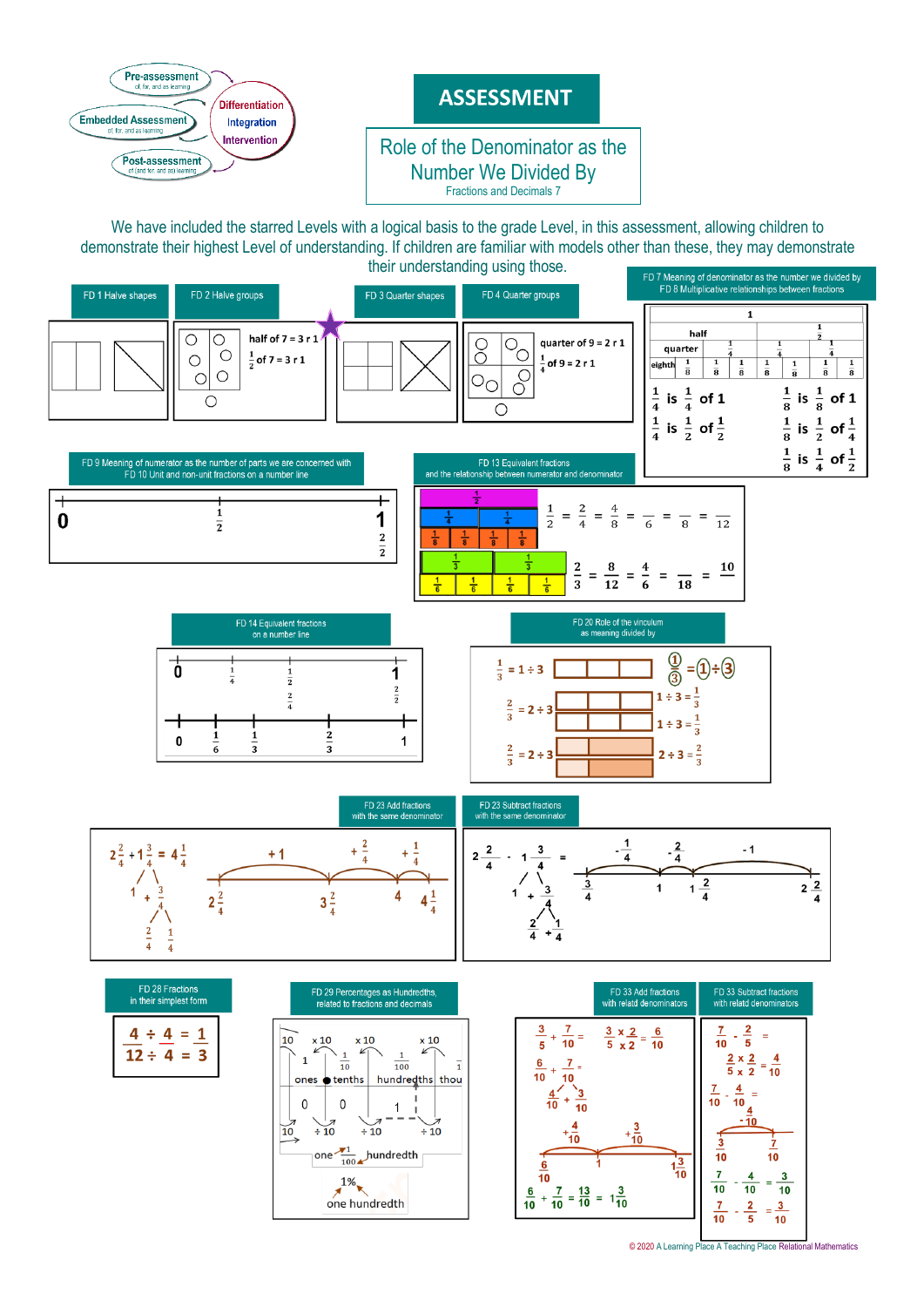**PRE - ASSESSMENT** Select the Level of Fractions that allows you to demonstrate your highest understanding.

# **Halves of Shapes and Groups**

- 1. Divide a shape in half.
- 2. Collect some counters.

1. Divide a shape in quarters. 2. Collect some counters.

**Quarters of Shapes and Groups**

- 3. Place half of the counters onto each half of the shape.
- 4. Record a fraction number sentence.

4. Record a fraction number sentence.